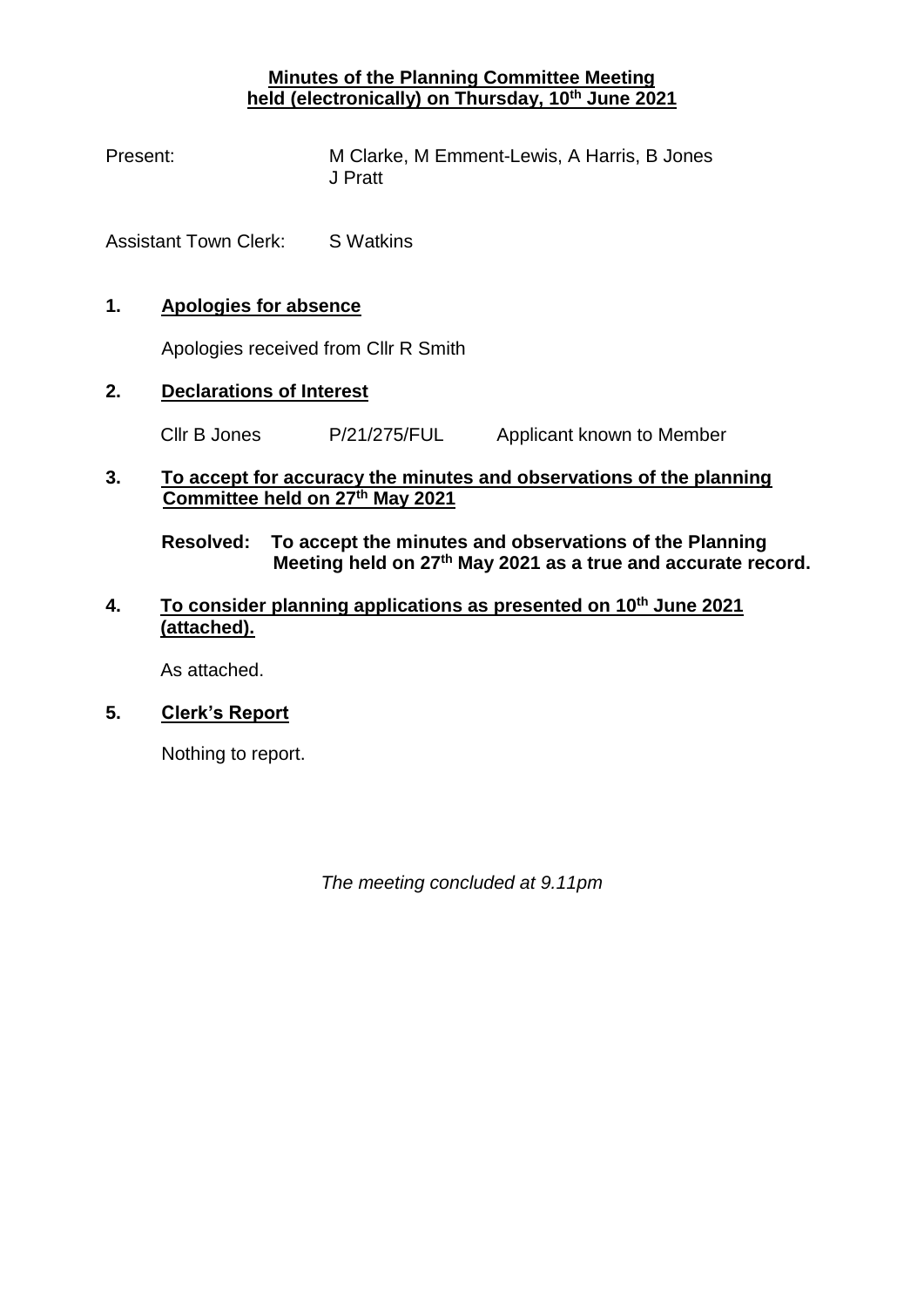Porthcawl Town Council



# PLANNING APPLICATIONS FOR CONSIDERATION BY THE PLANNING COMMITTEE (Electronically)  $10^{th}$  June 2021

| <b>APPLICATION</b>                                                                                                                                                                                                                                                                    | <b>COMMENTS</b> |
|---------------------------------------------------------------------------------------------------------------------------------------------------------------------------------------------------------------------------------------------------------------------------------------|-----------------|
| P/21/312/FUL                                                                                                                                                                                                                                                                          |                 |
| Mr I MacDonald<br>5 Adrian Close<br>Porthcawl                                                                                                                                                                                                                                         | No objections   |
| Extensions and alterations to front elevation to<br>include a single storey extension to living room<br>and 2 storey glazed entrance feature in addition<br>to single storey rear infill extension with<br>pitched roof and feature gable between two<br>existing balcony structures. |                 |
| P/21/410/FUL                                                                                                                                                                                                                                                                          |                 |
| Mr T Wilkins<br>23a Nottage Mead<br>Porthcawl                                                                                                                                                                                                                                         | No objections   |
| Construct a detached garage.                                                                                                                                                                                                                                                          |                 |
| P/21/332/FUL                                                                                                                                                                                                                                                                          |                 |
| Mr D Dickson<br>17 Danygraig Avenue<br>Porthcawl                                                                                                                                                                                                                                      | No objections   |
| Demolish existing kitchen/lobby/wc; construct<br>two storey rear extension; single storey infill<br>rear extension; single storey rear/side<br>extension.                                                                                                                             |                 |
| P/21/253/FUL                                                                                                                                                                                                                                                                          |                 |
| Mr G Harris<br>23 Woodland Avenue<br>Porthcawl                                                                                                                                                                                                                                        | No objections   |
| Two storey extension to front/side/rear of<br>property.                                                                                                                                                                                                                               |                 |